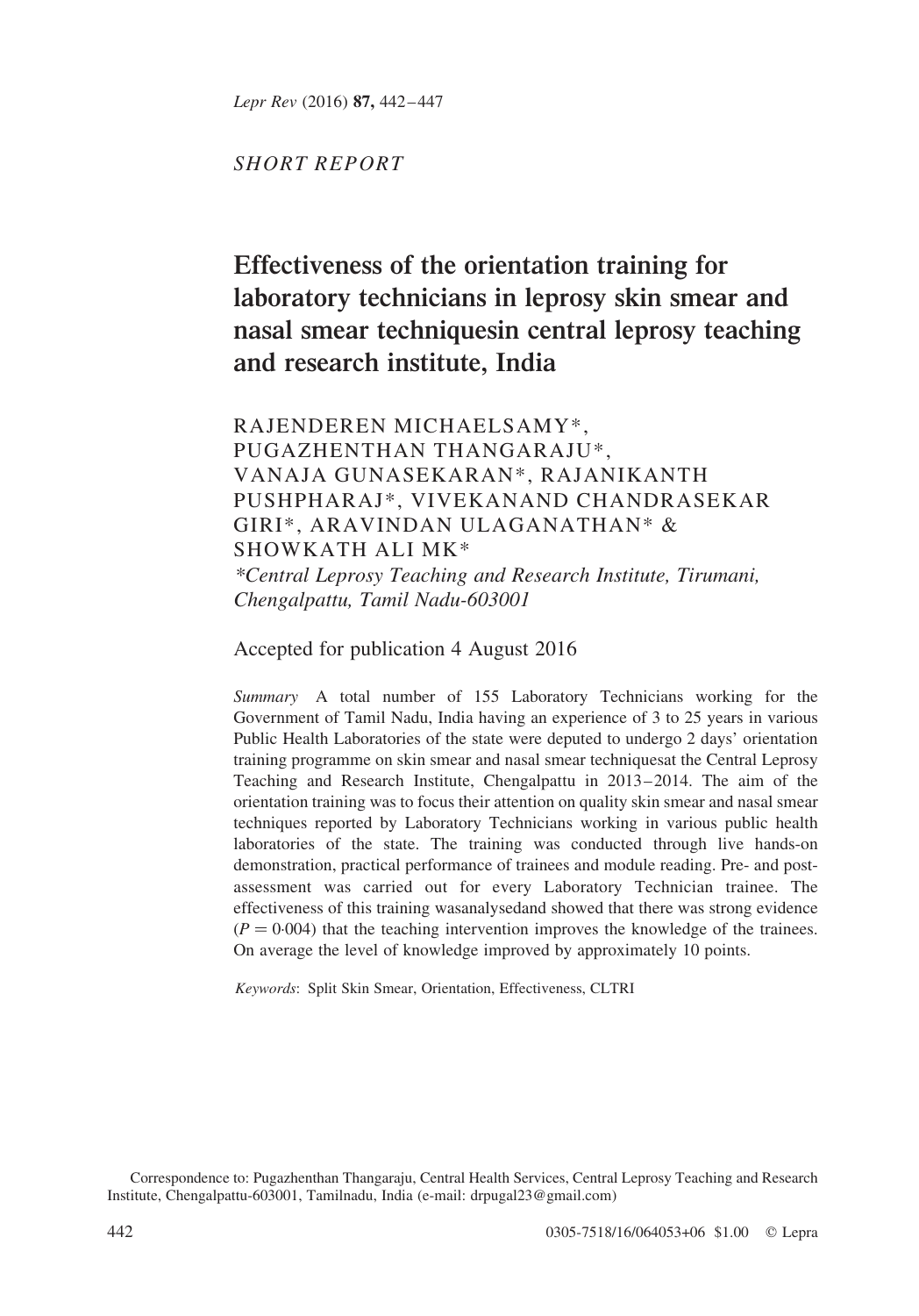## Introduction

Detection of *Mycobacterium leprae* by Wade's slit and scrape<sup>1-4</sup> skin smear re-examination was an important diagnostic tool in the multidrug therapy programme in leprosy. After the integration of the leprosy programme with the general health care system, the paramedical staff lacked relevant experience in smear taking, fixing, staining, grading and reporting. Especially the lab technicians working in public health laboratories are not able to maintain quality of work, including the safety aspects. WHO in its old  $6<sup>th</sup>$  technical report in 1988. clearly mentioned the low standard of Bacteriological index (B.I.) and Morphological index (M.I.) reports, including positive/Negative in nasal smears, also WHO in 1980 introduced the operational classification of leprosy as paucibacillary and multibacillary on the basis of the number of skin lesions. Hence the reports of skin and nasal smear examination became least mandatory in leprosy as the disease. However, classification of leprosy only on the basis of skin lesions with over or under diagnosis and to treat the PB and MB cases leads to the risk of drug resistance, relapse, etc. Even though more sensitive methods were available, it is not the same scenario available in all health care set up. The sophisticated instruments were only available in the research institution and in reputed high multi speciaity hospitals set up. Hence there becomes the need to train the lab technician working in public health laboratories for quality skin smear and nasal smear reports from simple techniques.

### Materials and Methods

This is an analysis done to evaluate the effectiveness of the orientation training for laboratory technicians in leprosy, skin smear and nasal smear techniquesin central leprosy teaching and research institute, Chengalpattu, Tamilnadu. Laboratory technicians working in Government of Tamil Naduin various public health laboratories were deputed to undergo two day orientation training programme on skin smear and Nasal smear techniques (Table 1).

#### TRAINING ACTIVITIES

The training was conducted through live demonstration and practical performance by the best experienced staff of the Institute. The various areas the trainees focused on were: the

| Day          | Timings                                                                                                                                                                                                         | Activity                                                                                                                                                                                                                                                                                                                                                               |  |
|--------------|-----------------------------------------------------------------------------------------------------------------------------------------------------------------------------------------------------------------|------------------------------------------------------------------------------------------------------------------------------------------------------------------------------------------------------------------------------------------------------------------------------------------------------------------------------------------------------------------------|--|
|              | $9.00$ a.m. to $10.00$ a.m.                                                                                                                                                                                     | Registration<br>Introduction                                                                                                                                                                                                                                                                                                                                           |  |
| $\mathbf{I}$ | 10.00 a.m. to $1.00$ p.m.<br>$2.00$ p.m. to $3.45$ p.m.<br>$4.00$ p.m. to $5.30$ p.m.<br>$9.00$ a.m. to $10.00$ a.m.<br>$10.00$ a.m. to $1.00$ p.m.<br>$2.00$ p.m. to $3.45$ p.m.<br>$4.00$ p.m. to $5.30$ p.m. | Preliminary Assessment<br>Techniques of Skin & Nasal smear collection, Staining, Grading & Reporting<br>Skin & Nasal Smear Module Reading<br>-Skin Smear Grading, Reporting and Cross checking<br>Skin, Nasal smear collection staining & Reporting<br>Basics of Leprosy<br>Preparation of Ziehl Neelsen Stains<br>Final Assessment, Awarding Certificate & Course End |  |

Table 1. Training schedule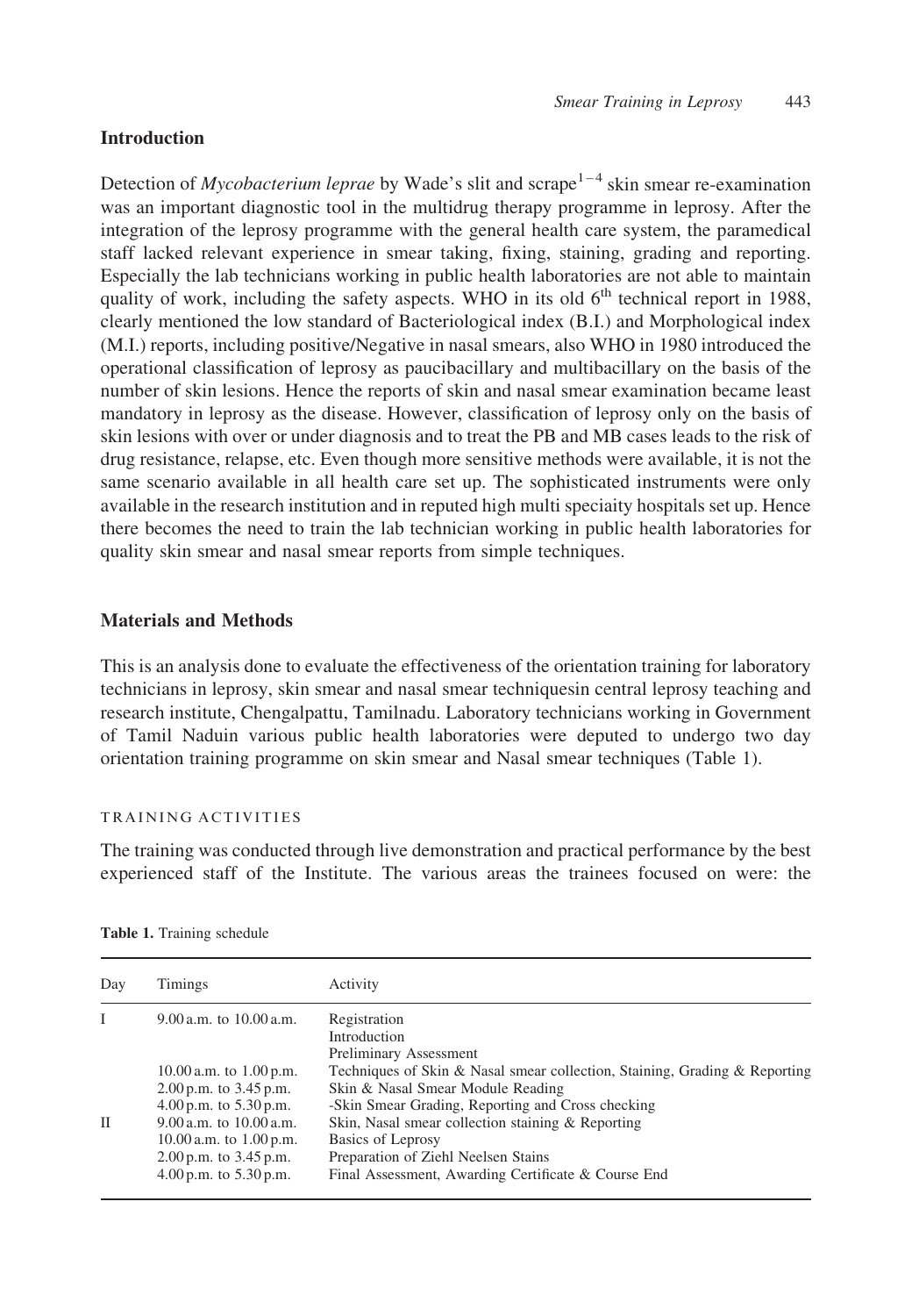#### <span id="page-2-0"></span>444 R. Michaelsamy et al.

reception of patients, preliminary registration of patient's demographic information in the respective registers and certain information in the smear glass slide. This was followed by live demonstration on smear preparation from WHO approved sites (or any other additional sites or smear request by the clinician). The first part of the training started with the reception of patients by the technician with their requisition form, comforting the patient prior to their skin smear followed by registration in the laboratory register with a serial number, hospital number, and laboratory number. Then the cleaned new glass slide was labeled with the laboratory number on top, the patient's name and date of collection on the bottom of the slide by using a diamond tipped glass marker. Following this Wade's slit and scrape technique was demonstrated. The sites for smears (both ear lobes, both arms, both thighs) were identified and the smears were prepared with aseptic precautions. Then the sites of the smears were compressed with a tincture of benzoin. Fixation of the slides by gentle heat was demonstrated. The slides were then stained by the Ziehl Neelsen method and the procedure was emphasised to the trainee in each and every step. Live demonstrations on nasal smear collection, making the smear, fixing, staining, reporting and recording was also demonstrated as per the standard procedure to the trainee. The manual preparation of primary stain of 1% carbolfuschin, counter stain of 1% methylene blue, decolourising agents like 3% acid, alcohol 5% and 25% sulfuric acid was undertaken by the trainee. Reading and reporting of the stained slides through a microscope by the Ridley Logarithmic scale  $(1 + to 6+)$  was also demonstrated to the trainee. Cross examination of the preserved positive/negative reported slides (10 slides/trainee) of skin and nasal smears was given to evaluate their performance in reporting and for reproducibility. At the end of the training, the trainees were evaluated with the same set of questionsas those in the preliminary assessment, with questions focused on basic knowledge of skin smears, the technical aspect of SSS method reporting and recording. Fifteen questions were prepared for the preliminary and final assessment of the trainees (AnnexI). The scores were categorised into three ranges with  $0-5$  as a low range,  $5-10$  as average and 10–15 showing a good working knowledge.

#### STATISTICAL ANALYSIS

Datas were analysed using SPSS 20. Normal distribution of marks scored by trainees were projected both in number and percentage. The 't' test was used for statistical analysis between pre- and post-test score comaprisions.



Figure 1. Gender distribution among trainees.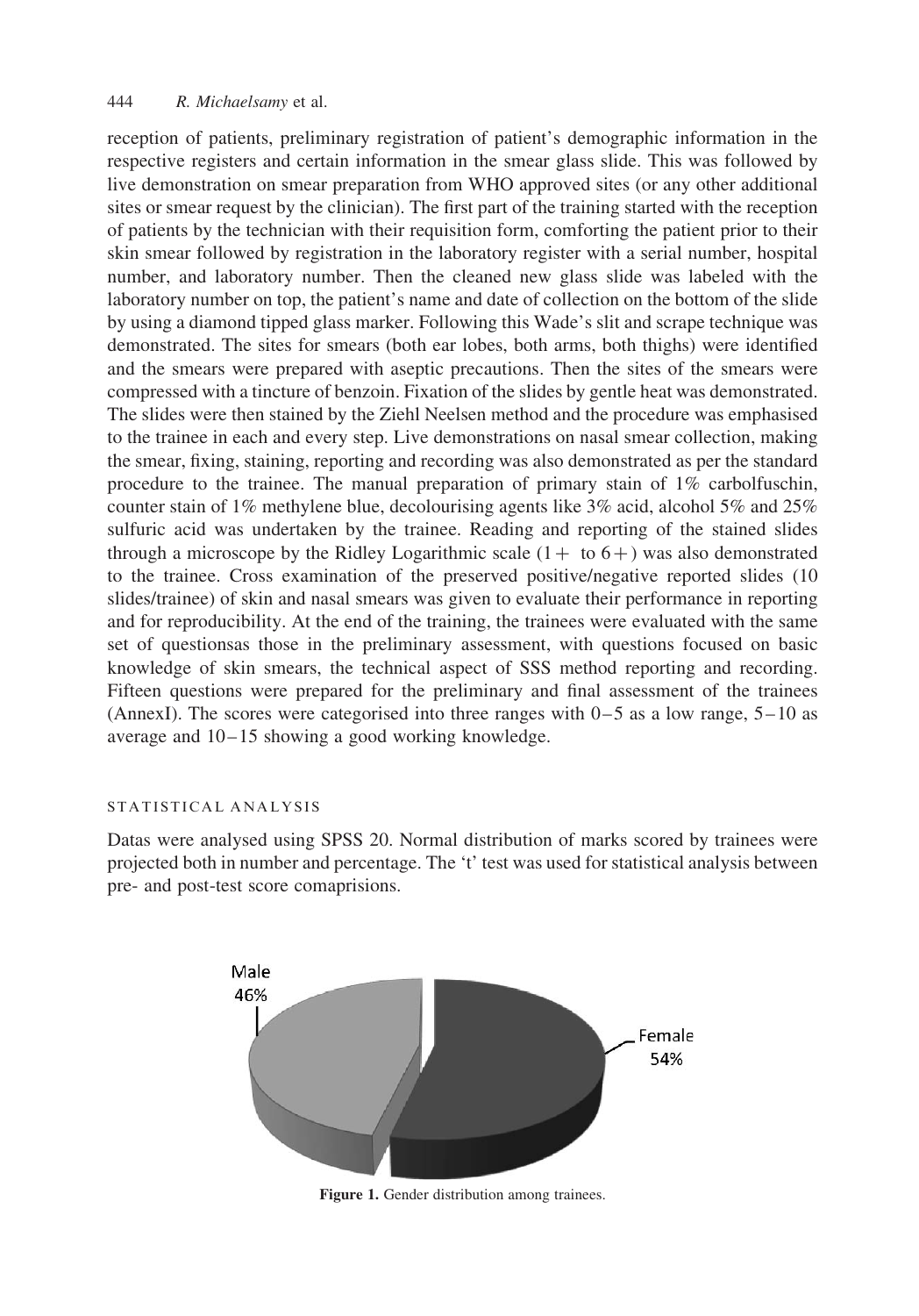| Marks     | Pre $(\% )$ | Post $(\% )$ |
|-----------|-------------|--------------|
| $0 - 5$   | 126(81)     | 2(1)         |
| $5 - 10$  | 29(19)      | 30(19)       |
| $10 - 15$ | 0           | 123 (79)     |
|           | 155         | 155          |

Table 2. Distribution of marks scored by trainees

#### **Results**

The total number of technicians who participated in the training was 155. The male to female distribution was 72 (46·5%) and 83 (53·5%) respectively ([Figure 1\)](#page-2-0).

These trainees had from 3–25 years of experience in various public health associated laboratories under the government of Tamilnadu. They were deputed for a 2-day orientation training from 30 various districts of Tamilnadu - 100 technicians were from north Tamilnadu and 55 from south Tamilnadu.

Table 2 and Figure 2 show thatnone of the trainees scored marks between 10–15; 29 scored between 5–10 and 126 secured less than 5.

The mean scores, in their pre-test assessment was  $2.54 \pm 2.18$  ([Table 3\)](#page-4-0).

After the orientation training the final assessment scores were  $11.2 \pm 2.41$  ([Table 3\)](#page-4-0) which showed a marked increase in the effectiveness of orientation training with 123 trainees who scored marks between  $10-15$ , 30 between  $5-10$  and only two secured less than five (Table 2, Figure 2).

From these scores the effectiveness of the training was analysed and it showed that there was strong evidence  $(P = 0.004)$  thata teaching and training intervention improves the knowledge of the trainees. On average the level of knowledge improved by approximately 10 points.



Figure 2. Distribution in percentage of scores between the Pre and Post test.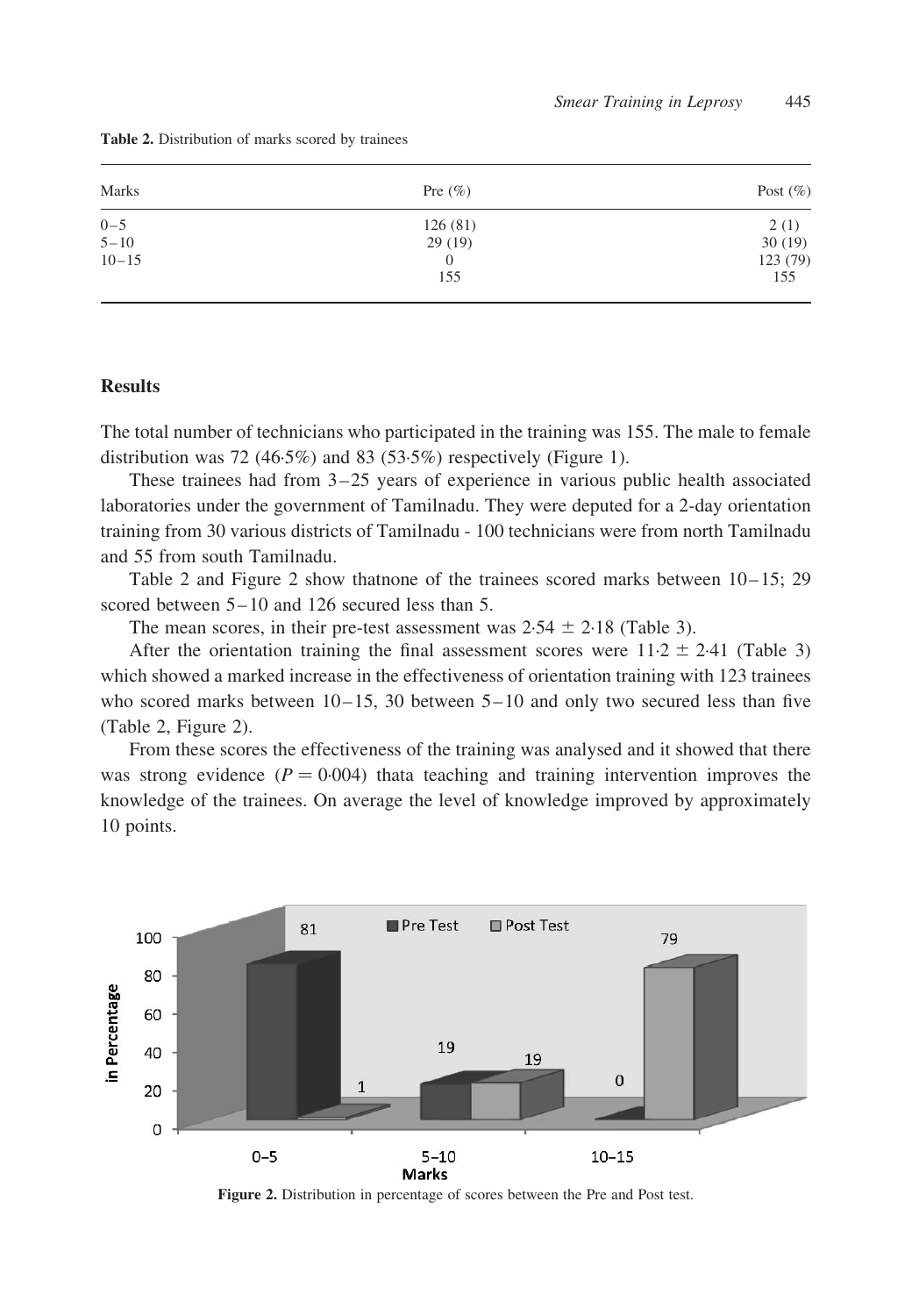<span id="page-4-0"></span>Table 3. Comparison of mean sore between pre and post test

|           | Mean Score      |
|-----------|-----------------|
| Pre Test  | $2.54 \pm 2.18$ |
| Post Test | $11.2 \pm 2.41$ |
|           |                 |

#### **Discussion**

The procedure, which is a relatively inexpensive diagnostic method, called Wade's slit and scrape, included skin and nasal smears and is one of the important tools used in the confirmation of leprosy.<sup>[1–4](#page-5-0)</sup> The primary objective of the study was to evaluate the effectiveness of the orientation training programme of laboratory technicians. These laboratory technicians were posted in different 30 districts of Tamilnadu from various public health laboraties. The average experience in their government services varied from minimum of 3 years to a maximum of 25 years. None of the technicians had been exposed to specific training in leprosy or in skin and nasal smear techniques. Since there is scarcity of laboratory technicians and reduced manpower because of the respective state government policies, training targeting the general laboratory technician will definitely help in finding leprosy cases in the community, and will rendertheir important supportive role. The relevant technical coordination, integration and training of laboratory technicians will be very helpful in achieving the goal of a world without leprosy by 2020.<sup>[5,6](#page-5-0)</sup> From the results of our study analysis, it was found that the pre-test score among the technicians was  $2.54 \pm 2.18$ . The minimum scores obtained in the pre-test was because of their lack of knowledge and training in the field of leprosy. Even this score was infact due to their generealtheory awareness regarding split skin smears and routinely having done Ziehl Neelsen techniques under RNTCP for diagnosing TB.

The internal quality control of skin and nasal smear techniques based on a collection of specimens (staining, reading and reporting) were given top priority in the training period. The module reading on the basics of leprosy, skin and nasal smears was carried out. Throughout the training many doubts were raised by the trainees on theoretical aspects, and technical issues were clarified. A good opportunity was given to them for skin and nasal smear collection directly from the patient, staining, grading and reporting by direct microscopy as a practical session. Procurement of logistics by the trainee of quality reagents, stains, glasswares from standard suppliers and companies was insisted upon. The importance of maintaining relevant records for reference and dispatching the results to the clinicians was also emphasised.

The post-training values were higher  $11.2 \pm 2.41$  ranging between 9 and 15 which implies that the orientation programme had a great impact on the technical skills and knowledge of the general laboratory technician in the field of leprosy. However, the less experienced technicians (1%) with less than 5 years still scored less than 5 even after the 2-day orientation programme which emphasised their need of further training.

#### Acknowledgements

Alikhan M, Prabhakar V, Ramesh S